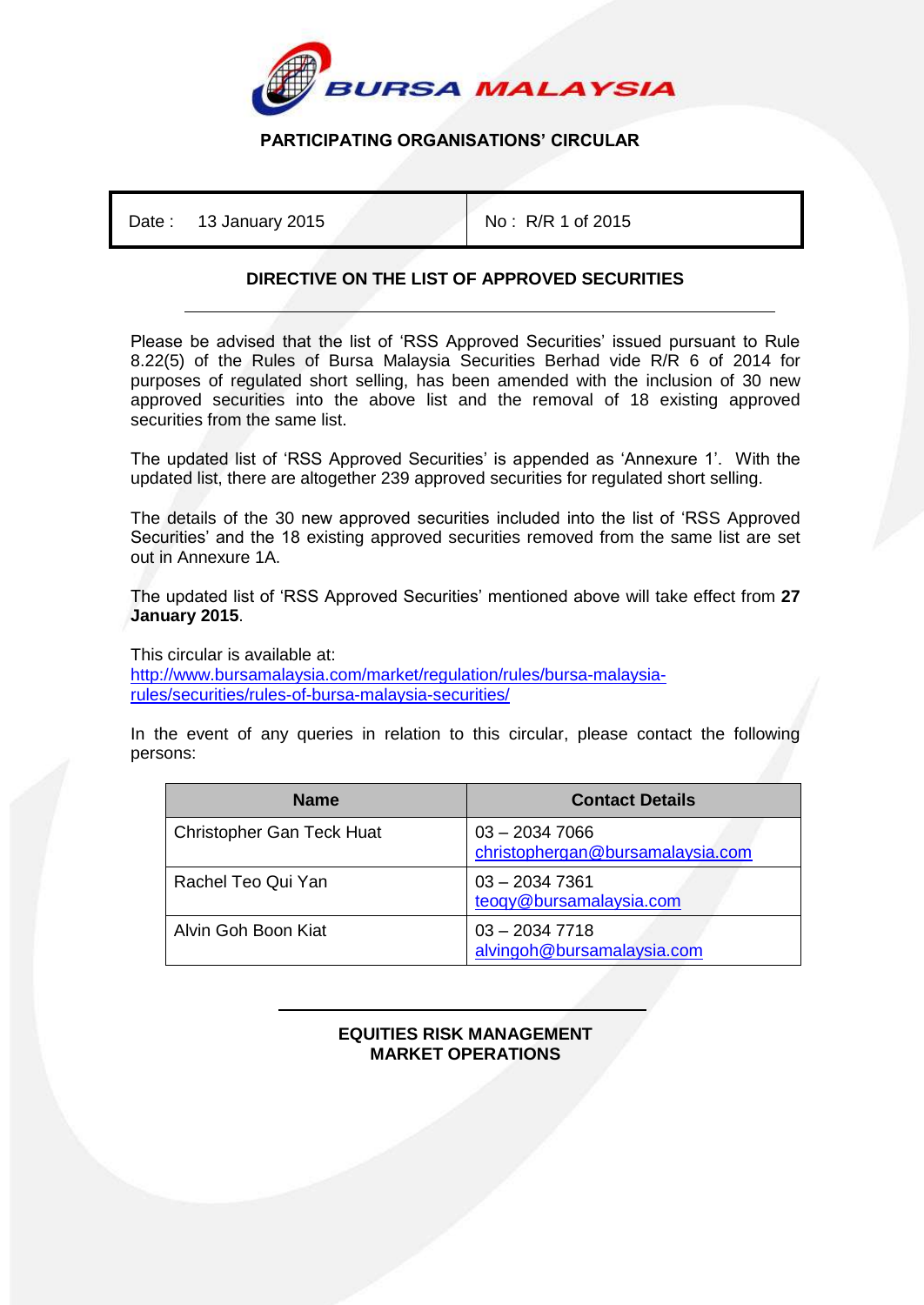| <b>RSS APPROVED SECURITIES</b><br>(With effect from 27 January 2015) |                   |                                                       |  |  |
|----------------------------------------------------------------------|-------------------|-------------------------------------------------------|--|--|
|                                                                      |                   |                                                       |  |  |
| No                                                                   | <b>STOCK CODE</b> | <b>STOCK LONG NAME</b>                                |  |  |
| 1                                                                    | 5250              | 7-ELEVEN MALAYSIA HOLDINGS BERHAD<br>AEON CO. (M) BHD |  |  |
| 2                                                                    | 6599              |                                                       |  |  |
| 3                                                                    | 5139              | AEON CREDIT SERVICE (M) BHD                           |  |  |
| 4                                                                    | 5185              | AFFIN HOLDINGS BHD                                    |  |  |
| 5                                                                    | 5099              | AIRASIA BHD                                           |  |  |
| 6                                                                    | 5238              | AIRASIA X BERHAD                                      |  |  |
| 7                                                                    | 5116              | AL-AQAR HEALTHCARE REIT                               |  |  |
| 8                                                                    | 2488              | ALLIANCE FINANCIAL GROUP BHD                          |  |  |
| 9<br>10                                                              | 5127              | AMANAHRAYA REITS                                      |  |  |
| 11                                                                   | 1007<br>5120      | AMCORP PROPERTIES BERHAD<br><b>AMFIRST REITS</b>      |  |  |
| 12                                                                   | 1015              | AMMB HOLDINGS BHD                                     |  |  |
| 13                                                                   | 6556              | ANN JOO RESOURCES BHD                                 |  |  |
| 14                                                                   | 5015              | APM AUTOMOTIVE HOLDINGS BHD                           |  |  |
| 15                                                                   | 6399              | ASTRO MALAYSIA HOLDINGS BERHAD                        |  |  |
| 16                                                                   | 6888              | AXIATA GROUP BERHAD                                   |  |  |
| 17                                                                   | 5106              | AXIS REITS                                            |  |  |
| 18                                                                   | 7251              | BARAKAH OFFSHORE PETROLEUM BHD                        |  |  |
| 19                                                                   | 3239              | BERJAYA ASSETS BERHAD                                 |  |  |
| 20                                                                   | 5248              | BERJAYA AUTO BERHAD                                   |  |  |
| 21                                                                   | 3395              | BERJAYA CORPORATION BHD                               |  |  |
| 22                                                                   | 5196              | BERJAYA FOOD BERHAD                                   |  |  |
| 23                                                                   | 4219              | BERJAYA LAND BHD                                      |  |  |
| 24                                                                   | 1562              | BERJAYA SPORTS TOTO BHD                               |  |  |
| 25                                                                   | 5258              | <b>BIMB HOLDINGS BHD</b>                              |  |  |
| 26                                                                   | 0168              | <b>BOILERMECH HOLDINGS BHD</b>                        |  |  |
| 27                                                                   | 9288              | <b>BONIA CORPORATION BHD</b>                          |  |  |
| 28                                                                   | 2771              | <b>BOUSTEAD HOLDINGS BHD</b>                          |  |  |
| 29                                                                   | 5254              | BOUSTEAD PLANTATIONS BHD                              |  |  |
| 30                                                                   | 4162              | BRITISH AMERICAN TOBACCO (M)                          |  |  |
| 31                                                                   | 5210              | BUMI ARMADA BERHAD                                    |  |  |
| 32                                                                   | 1818              | BURSA MALAYSIA BHD                                    |  |  |
| 33                                                                   | 2852              | CAHYA MATA SARAWAK BHD                                |  |  |
| 34                                                                   | 5180              | CAPITAMALLS MALAYSIA TRUST                            |  |  |
| 35                                                                   | 2836              | CARLSBERG BREWERY MALAYSIA BHD                        |  |  |
| 36                                                                   | 7076              | CB INDUSTRIAL PRODUCT HOLDING                         |  |  |
| 37                                                                   | 2879              | CHEMICAL COMPANY OF MALAYSIA                          |  |  |
| 38                                                                   | 1023              | CIMB GROUP HOLDINGS BERHAD                            |  |  |
| 39                                                                   | 5071              | COASTAL CONTRACTS BHD                                 |  |  |
| 40                                                                   | 6718              | CRESCENDO CORPORATION BHD                             |  |  |
| 41                                                                   | 5184              | CYPARK RESOURCES BERHAD                               |  |  |
| 42                                                                   | 5355              | DAIMAN DEVELOPMENT BHD                                |  |  |
| 43                                                                   | 5216              | DATASONIC GROUP BERHAD                                |  |  |
| 44                                                                   | 5141              | DAYANG ENTERPRISE HOLDINGS BHD                        |  |  |
| 45                                                                   | 5132              | DELEUM BHD                                            |  |  |
| 46                                                                   | 7277              | DIALOG GROUP BHD                                      |  |  |
| 47                                                                   | 6947              | DIGI.COM BHD                                          |  |  |
| 48                                                                   | 1619              | DRB-HICOM BHD                                         |  |  |
| 49                                                                   | 3948              | DUTALAND BHD                                          |  |  |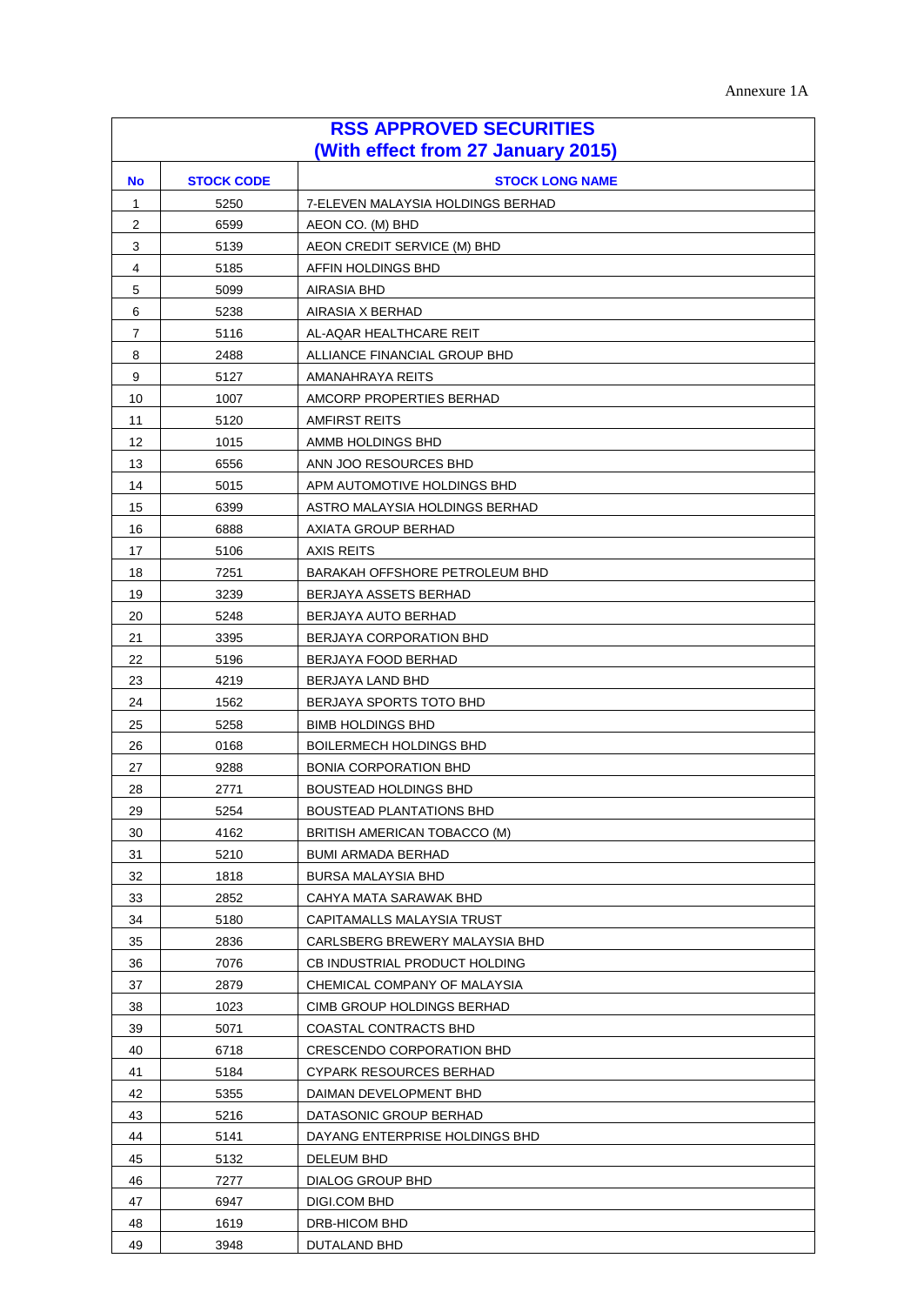| <b>RSS APPROVED SECURITIES</b>     |                   |                                        |
|------------------------------------|-------------------|----------------------------------------|
| (With effect from 27 January 2015) |                   |                                        |
| <b>No</b>                          | <b>STOCK CODE</b> | <b>STOCK LONG NAME</b>                 |
| 50                                 | 3417              | EASTERN & ORIENTAL BHD                 |
| 51                                 | 8206              | ECO WORLD DEVELOPMENT GROUP BERHAD     |
| 52                                 | 5253              | ECONPILE HOLDINGS BHD                  |
| 53                                 | 8877              | <b>EKOVEST BHD</b>                     |
| 54                                 | 5205              | EVERSENDAI CORPORATION BERHAD          |
| 55                                 | 1368              | <b>FABER GROUP BHD</b>                 |
| 56                                 | 7229              | <b>FAVELLE FAVCO BHD</b>               |
| 57                                 | 5222              | FELDA GLOBAL VENTURES HLDG BHD         |
| 58                                 | 3689              | <b>FRASER &amp; NEAVE HOLDINGS BHD</b> |
| 59                                 | 5226              | GABUNGAN AQRS BERHAD                   |
| 60                                 | 5398              | <b>GAMUDA BHD</b>                      |
| 61                                 | 5209              | <b>GAS MALAYSIA BERHAD</b>             |
| 62                                 | 0078              | <b>GD EXPRESS CARRIER BHD</b>          |
| 63                                 | 3182              | <b>GENTING BHD</b>                     |
| 64                                 | 4715              | <b>GENTING MALAYSIA BERHAD</b>         |
| 65                                 | 2291              | <b>GENTING PLANTATIONS BERHAD</b>      |
| 66                                 | 0021              | <b>GHL SYSTEMS BHD</b>                 |
| 67                                 | 7022              | <b>GLOBETRONICS TECHNOLOGY BHD</b>     |
| 68                                 | 5102              | <b>GUAN CHONG BHD</b>                  |
| 69                                 | 3255              | <b>GUINNESS ANCHOR BHD</b>             |
| 70                                 | 1503              | GUOCOLAND (MALAYSIA) BHD               |
| 71                                 | 7668              | <b>HAI-O ENTERPRISE BHD</b>            |
| 72                                 | 3034              | HAP SENG CONSOLIDATED BHD              |
| 73                                 | 5138              | HAP SENG PLANTATIONS HOLDINGS          |
| 74                                 | 5168              | HARTALEGA HOLDINGS BHD                 |
| 75                                 | 5121              | <b>HEKTAR REITS</b>                    |
| 76                                 | 5072              | <b>HIAP TECK VENTURE BHD</b>           |
| 77                                 | 6238              | <b>HOCK SENG LEE BHD</b>               |
| 78                                 | 5819              | HONG LEONG BANK BHD                    |
| 79                                 | 1082              | HONG LEONG FINANCIAL GROUP BHD         |
| 80                                 | 3301              | HONG LEONG INDUSTRIES BHD              |
| 81                                 | 5062              | HUA YANG BHD                           |
| 82                                 | 5000              | HUME INDUSTRIES BHD                    |
| 83                                 | 5024              | HUP SENG INDUSTRIES BHD                |
| 84                                 | 4251              | I-BHD                                  |
| 85                                 | 5255              | <b>ICON OFFSHORE BERHAD</b>            |
| 86                                 | 1597              | <b>IGB CORPORATION BHD</b>             |
| 87                                 | 5227              | IGB REAL ESTATE INV TRUST              |
| 88                                 | 5225              | IHH HEALTHCARE BERHAD                  |
| 89                                 | 3336              | IJM CORPORATION BHD                    |
| 90                                 | 5215              | IJM LAND BERHAD                        |
| 91                                 | 2216              | <b>IJM PLANTATIONS BHD</b>             |
| 92                                 | 0166              | INARI AMERTRON BERHAD                  |
| 93                                 | 3379              | <b>INSAS BHD</b>                       |
| 94                                 | 9555              | <b>INTEGRAX BHD</b>                    |
| 95                                 | 1961              | <b>IOI CORPORATION BHD</b>             |
| 96                                 | 5249              | IOI PROPERTIES GROUP BERHAD            |
| 97                                 | 0010              | IRIS CORPORATION BHD                   |
| 98                                 | 1589              | ISKANDAR WATERFRONT CITY BERHAD        |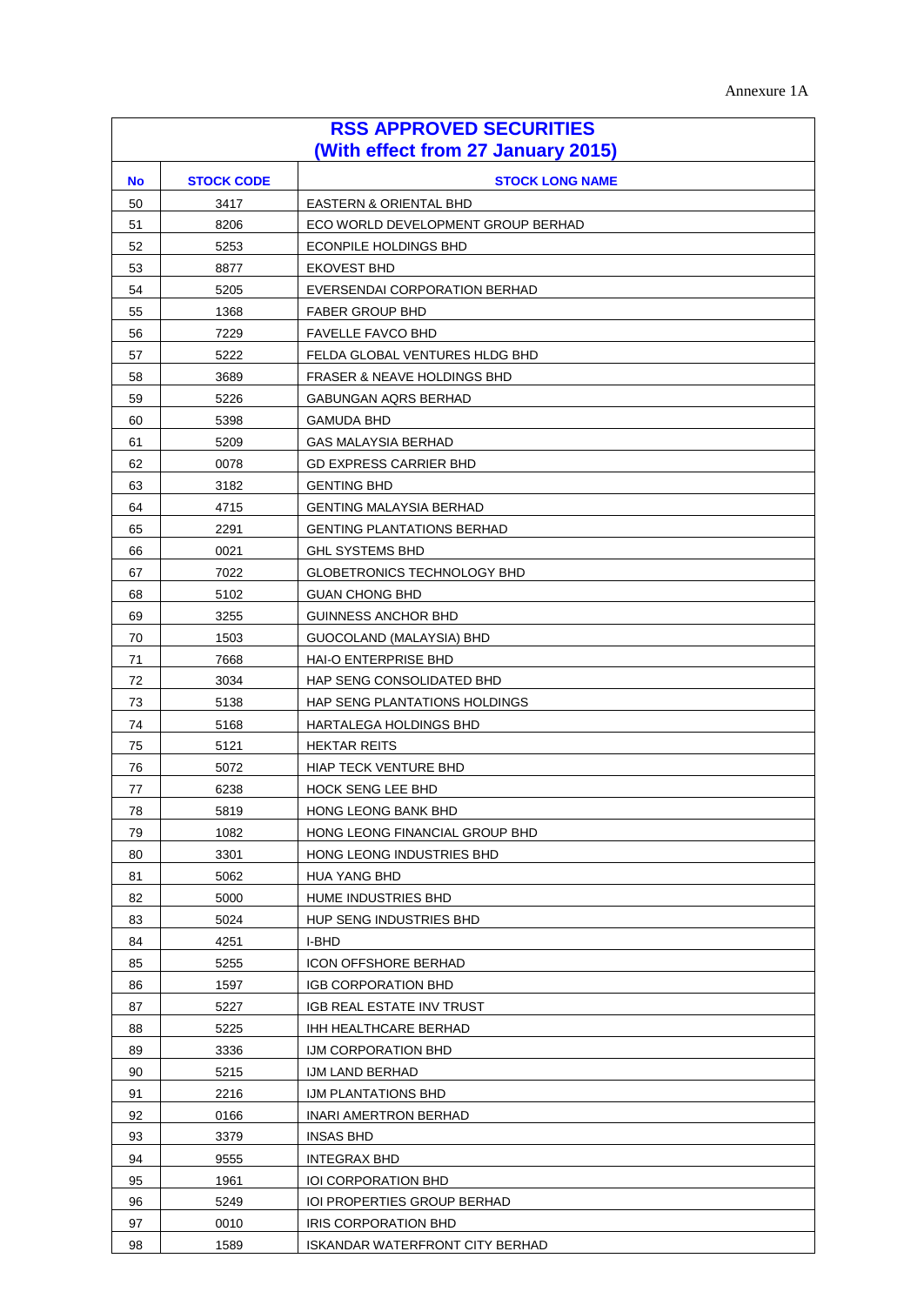| <b>RSS APPROVED SECURITIES</b>     |                   |                                     |
|------------------------------------|-------------------|-------------------------------------|
| (With effect from 27 January 2015) |                   |                                     |
| <b>No</b>                          | <b>STOCK CODE</b> | <b>STOCK LONG NAME</b>              |
| 99                                 | 4383              | JAYA TIASA HOLDINGS BHD             |
| 100                                | 5161              | JCY INTERNATIONAL BERHAD            |
| 101                                | 0058              | JOBSTREET CORPORATION BHD           |
| 102                                | 5247              | KAREX BERHAD                        |
| 103                                | 3476              | <b>KECK SENG (M) BHD</b>            |
| 104                                | 3522              | KIAN JOO CAN FACTORY BHD            |
| 105                                | 5027              | KIM LOONG RESOURCES BHD             |
| 106                                | 9466              | <b>KKB ENGINEERING BHD</b>          |
| 107                                | 5235SS            | KLCC PROP&REITS-STAPLED SEC         |
| 108                                | 7164              | KNM GROUP BHD                       |
| 109                                | 7153              | KOSSAN RUBBER INDUSTRIES BHD        |
| 110                                | 5878              | <b>KPJ HEALTHCARE BHD</b>           |
| 111                                | 1996              | <b>KRETAM HOLDINGS BHD</b>          |
| 112                                | 5038              | <b>KSL HOLDINGS BHD</b>             |
| 113                                | 2445              | KUALA LUMPUR KEPONG BHD             |
| 114                                | 2003              | KULIM (M) BHD                       |
| 115                                | 6491              | KUMPULAN FIMA BHD                   |
| 116                                | 3794              | LAFARGE MALAYSIA BERHAD             |
| 117                                | 3174              | LAND & GENERAL BHD                  |
| 118                                | 1643              | LANDMARKS BHD                       |
| 119                                | 5789              | LBS BINA GROUP BHD                  |
| 120                                | 6645              | LINGKARAN TRANS KOTA HOLDINGS       |
| 121                                | 3859              | <b>MAGNUM BERHAD</b>                |
| 122                                | 8583              | MAH SING GROUP BHD                  |
| 123                                | 1155              | MALAYAN BANKING BHD                 |
| 124                                | 3662              | MALAYAN FLOUR MILLS BHD             |
| 125                                | 5014              | MALAYSIA AIRPORTS HOLDINGS BHD      |
| 126                                | 1171              | MALAYSIA BUILDING SOCIETY BHD       |
| 127                                | 5186              | MALAYSIA MARINE AND HEAVY ENG       |
| 128                                | 5077              | <b>MALAYSIAN BULK CARRIERS BHD</b>  |
| 129                                | 3867              | <b>MALAYSIAN PACIFIC INDUSTRIES</b> |
| 130                                | 1651              | <b>MALAYSIAN RESOURCES CORP</b>     |
| 131                                | 5236              | MATRIX CONCEPTS HOLDINGS BHD        |
| 132                                | 6012              | <b>MAXIS BERHAD</b>                 |
| 133                                | 5983              | <b>MBM RESOURCES BHD</b>            |
| 134                                | 5090              | MEDIA CHINESE INTERNATIONAL LT      |
| 135                                | 4502              | MEDIA PRIMA BHD                     |
| 136                                | 3069              | <b>MEGA FIRST CORPORATION BHD</b>   |
| 137                                | 3816              | MISC BHD                            |
| 138                                | 8893              | MK LAND HOLDINGS BHD                |
| 139                                | 6114              | MKH BERHAD                          |
| 140                                | 2194              | MMC CORPORATION BHD                 |
| 141                                | 6459              | MNRB HOLDINGS BHD                   |
| 142                                | 5237              | <b>MPHB Capital Berhad</b>          |
| 143                                | 5202              | MSM MALAYSIA HOLDINGS BERHAD        |
| 144                                | 5085              | MUDAJAYA GROUP BHD                  |
| 145                                | 5703              | MUHIBBAH ENGINEERING (M) BHD        |
| 146                                | 3905              | MULPHA INTERNATIONAL BHD            |
| 147                                | 0138              | MY E.G. SERVICES BHD                |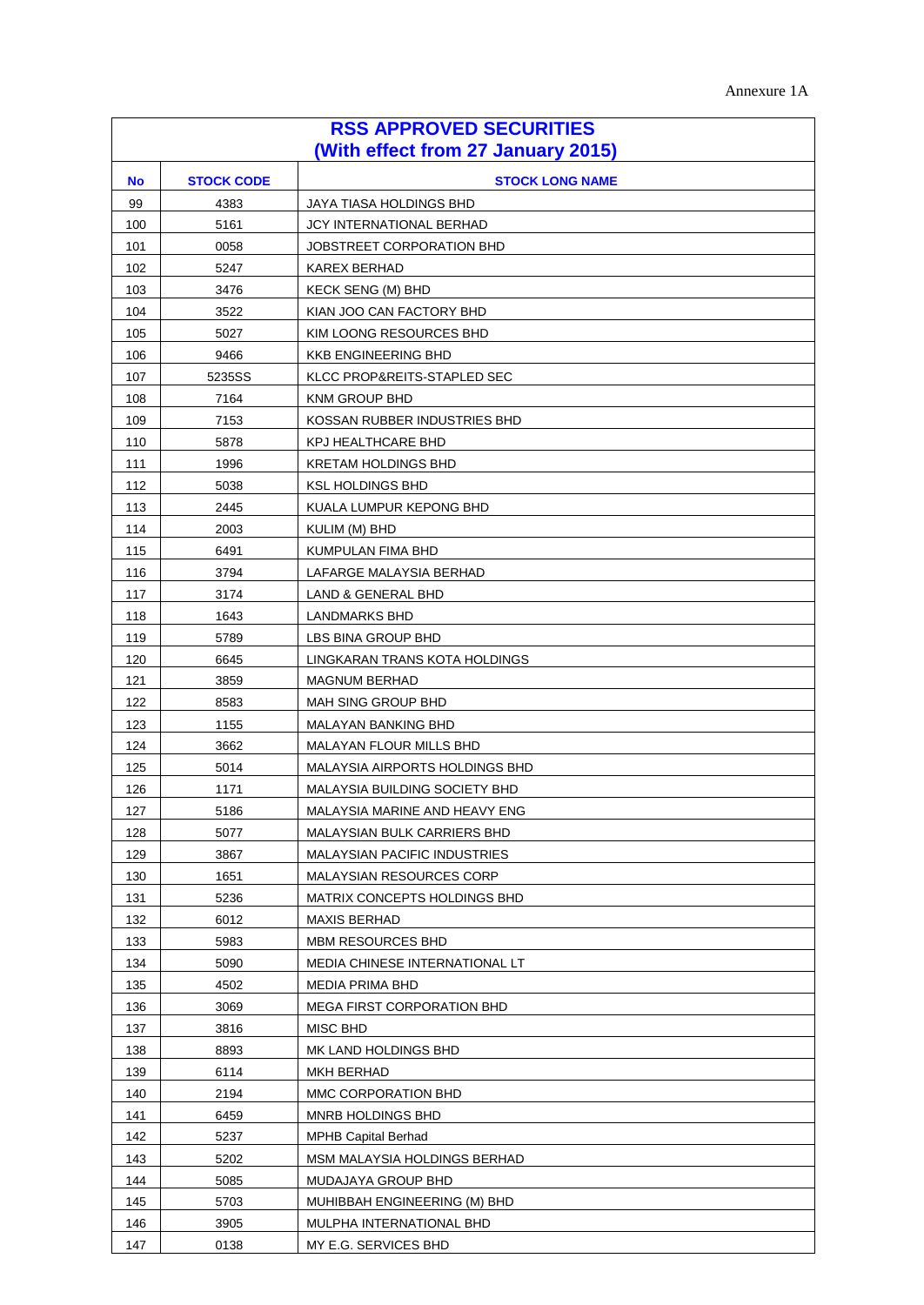| <b>RSS APPROVED SECURITIES</b>     |                   |                                |
|------------------------------------|-------------------|--------------------------------|
| (With effect from 27 January 2015) |                   |                                |
| <b>No</b>                          | <b>STOCK CODE</b> | <b>STOCK LONG NAME</b>         |
| 148                                | 5073              | <b>NAIM HOLDINGS BHD</b>       |
| 149                                | 5066              | NTPM HOLDINGS BHD              |
| 150                                | 5201              | <b>OLDTOWN BERHAD</b>          |
| 151                                | 4006              | ORIENTAL HOLDINGS BHD          |
| 152                                | 5053              | OSK HOLDINGS BHD               |
| 153                                | 6661              | OSK PROPERTY HOLDINGS BHD      |
| 154                                | 7052              | PADINI HOLDINGS BHD            |
| 155                                | 5125              | PANTECH GROUP HOLDINGS BHD     |
| 156                                | 1724              | PARAMOUNT CORPORATION BHD      |
| 157                                | 5657              | PARKSON HOLDINGS BHD           |
| 158                                | 5212              | PAVILION REAL ESTATE INV TRUST |
| 159                                | 5231              | PELIKAN INT.CORPORATION BHD    |
| 160                                | 7108              | PERDANA PETROLEUM BERHAD       |
| 161                                | 5219              | PESTECH INTERNATIONAL BERHAD   |
| 162                                | 5133              | PETRA ENERGY BHD               |
| 163                                | 5183              | PETRONAS CHEMICALS GROUP BHD   |
| 164                                | 5681              | PETRONAS DAGANGAN BHD          |
| 165                                | 6033              | PETRONAS GAS BHD               |
| 166                                | 7081              | PHARMANIAGA BHD                |
| 167                                | 9598              | PINTARAS JAYA BHD              |
| 168                                | 1945              | PJ DEVELOPMENT HOLDINGS BHD    |
| 169                                | 5075              | PLENITUDE BHD                  |
| 170                                | 4634              | POS MALAYSIA BHD               |
| 171                                | 7237              | POWER ROOT BERHAD              |
| 172                                | 4065              | PPB GROUP BHD                  |
| 173                                | 5204              | PRESTARIANG BERHAD             |
| 174                                | 1295              | PUBLIC BANK BHD                |
| 175                                | 7084              | <b>QL RESOURCES BHD</b>        |
| 176                                | 5256              | REACH ENERGY BHD               |
| 177                                | 1066              | RHB CAPITAL BHD                |
| 178                                | 5113              | RIMBUNAN SAWIT BHD             |
| 179                                | 8567              | SALCON BHD                     |
| 180                                | 5218              | SAPURAKENCANA PETROLEUM BHD    |
| 181                                | 5126              | SARAWAK OIL PALMS BHD          |
| 182                                | 0099              | SCICOM (MSC) BHD               |
| 183                                | 4731              | <b>SCIENTEX BERHAD</b>         |
| 184                                | 7045              | SCOMI ENERGY SERVICES BHD      |
| 185                                | 9792              | <b>SEG INTERNATIONAL BHD</b>   |
| 186                                | 1783              | SELANGOR PROPERTIES BHD        |
| 187                                | 5213              | SENTORIA GROUP BERHAD          |
| 188                                | 6017              | SHL CONSOLIDATED BHD           |
| 189                                | 4197              | SIME DARBY BHD                 |
| 190                                | 7155              | <b>SKP RESOURCES BHD</b>       |
| 191                                | 5241              | SONA PETROLEUM BERHAD          |
| 192                                | 5665              | SOUTHERN STEEL BHD             |
| 193                                | 8664              | SP SETIA BHD                   |
| 194                                | 6084              | STAR PUBLICATIONS (M) BHD      |
| 195                                | 1201              | SUMATEC RESOURCES BHD          |
| 196                                | 5211              | <b>SUNWAY BERHAD</b>           |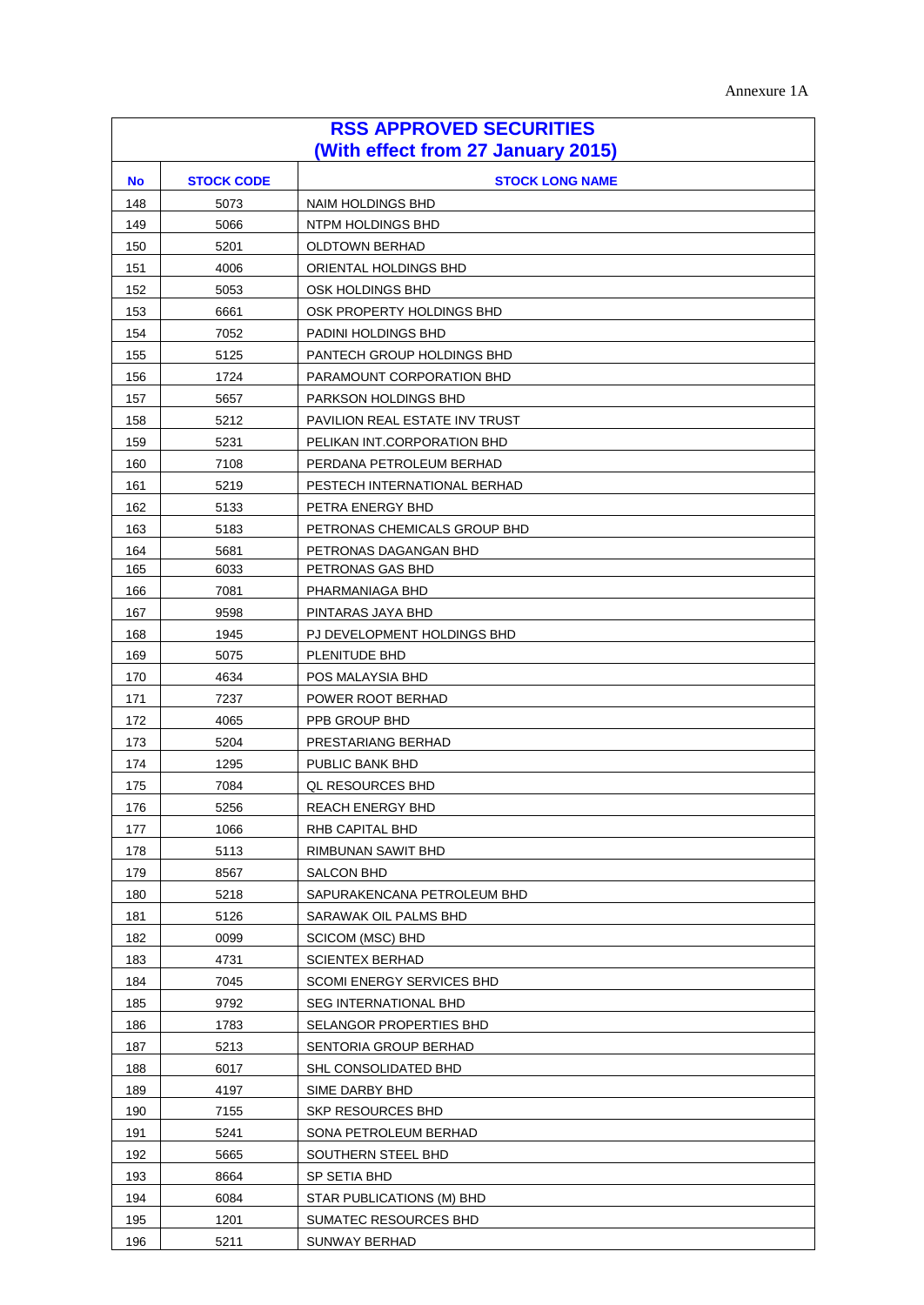| <b>RSS APPROVED SECURITIES</b>     |                   |                                     |
|------------------------------------|-------------------|-------------------------------------|
| (With effect from 27 January 2015) |                   |                                     |
| <b>No</b>                          | <b>STOCK CODE</b> | <b>STOCK LONG NAME</b>              |
| 197                                | 5176              | SUNWAY REAL ESTATE INVT TRUST       |
| 198                                | 7106              | SUPERMAX CORPORATION BHD            |
| 199                                | 6521              | SURIA CAPITAL HOLDINGS BHD          |
| 200                                | 6139              | SYARIKAT TAKAFUL MALAYSIA BHD       |
| 201                                | 5012              | TA ANN HOLDINGS BHD                 |
| 202                                | 4898              | TA ENTERPRISE BHD                   |
| 203                                | 5158              | <b>TA GLOBAL BHD</b>                |
| 204                                | 8524              | <b>TALIWORKS CORPORATION BHD</b>    |
| 205                                | 5191              | TAMBUN INDAH LAND BERHAD            |
| 206                                | 4405              | TAN CHONG MOTOR HOLDINGS BHD        |
| 207                                | 5251              | TANAH MAKMUR BERHAD                 |
| 208                                | 2054              | TDM BHD                             |
| 209                                | 4863              | TELEKOM MALAYSIA BHD                |
| 210                                | 5347              | TENAGA NASIONAL BHD                 |
| 211                                | 5112              | TH PLANTATIONS BHD                  |
| 212                                | 5031              | TIME DOTCOM BHD                     |
| 213                                | 5239              | TITIJAYA LAND BERHAD                |
| 214                                | 7113              | TOP GLOVE CORPORATION BHD           |
| 215                                | 5401              | <b>TROPICANA CORPORATION BERHAD</b> |
| 216                                | 9059              | TSH RESOURCES BHD                   |
| 217                                | 5230              | TUNE INS HOLDINGS BERHAD            |
| 218                                | 7100              | UCHI TECHNOLOGIES BHD               |
| 219                                | 5148              | <b>UEM SUNRISE BERHAD</b>           |
| 220                                | 4588              | UMW HOLDINGS BHD                    |
| 221                                | 5243              | UMW OIL & GAS CORPORATION BHD       |
| 222                                | 5005              | UNISEM (M) BHD                      |
| 223                                | 5200              | UOA DEVELOPMENT BERHAD              |
| 224                                | 5110              | <b>UOA REITS</b>                    |
| 225                                | 7250              | UZMA BHD                            |
| 226                                | 0097              | VITROX CORPORATION BHD              |
| 227                                | 5142              | WAH SEONG CORPORATION BHD           |
| 228                                | 9679              | WCT HOLDINGS BERHAD                 |
| 229                                | 7231              | WELLCALL HOLDINGS BHD               |
| 230                                | 5246              | <b>WESTPORTS HOLDINGS BERHAD</b>    |
| 231                                | 2976              | WING TAI MALAYSIA BERHAD            |
| 232                                | 4243              | WTK HOLDINGS BHD                    |
| 233                                | 7293              | YINSON HOLDINGS BHD                 |
| 234                                | 4677              | YTL CORPORATION BHD                 |
| 235                                | 0009              | YTL E-SOLUTIONS BHD                 |
| 236                                | 5109              | YTL HOSPITALITY REIT                |
| 237                                | 2577              | YTL LAND & DEVELOPMENT BHD          |
| 238                                | 6742              | YTL POWER INTERNATIONAL BHD         |
| 239                                | 5131              | ZHULIAN CORPORATION BHD             |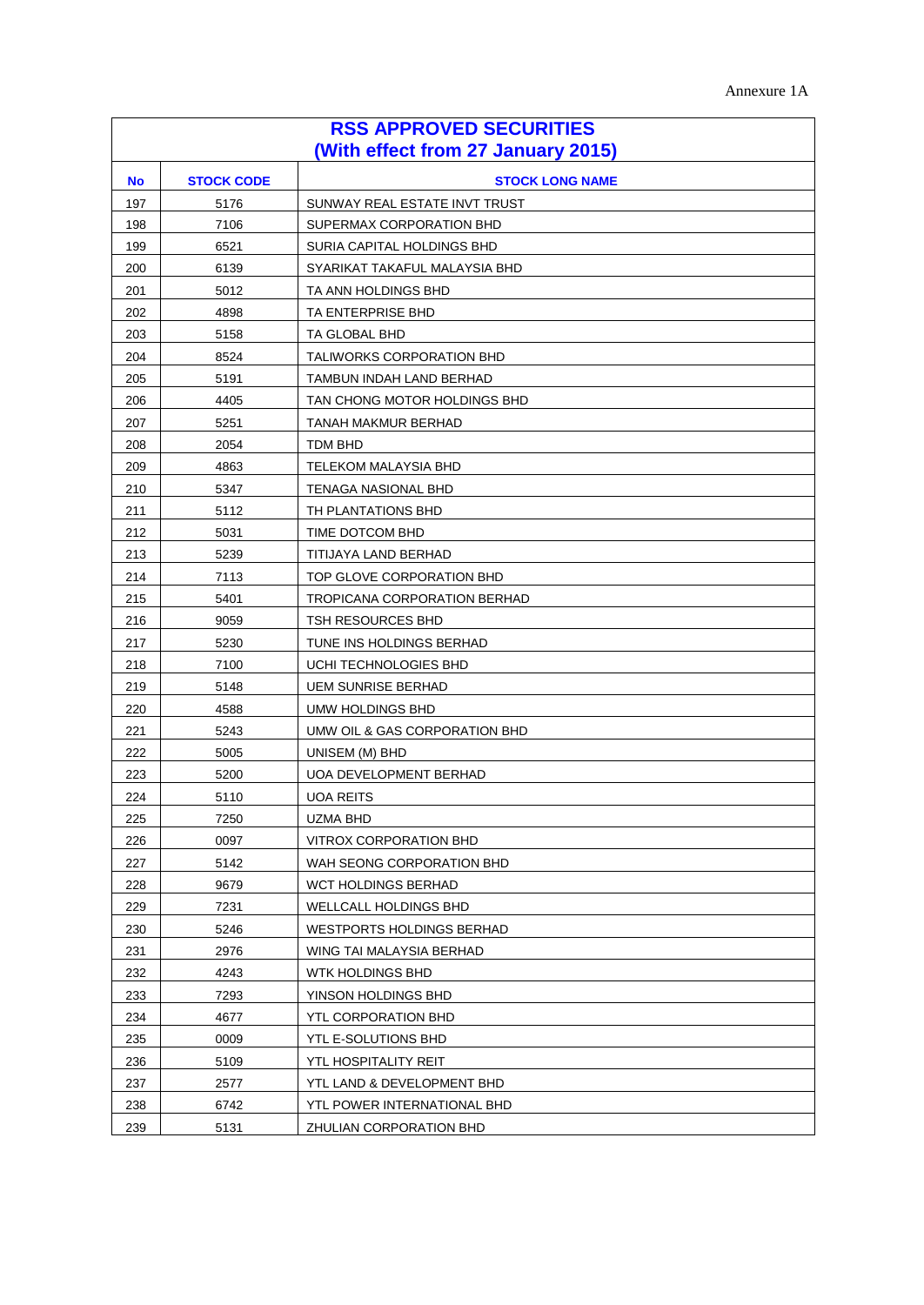| <b>RSS - INCLUSION LIST</b> |                                    |                                   |  |
|-----------------------------|------------------------------------|-----------------------------------|--|
|                             | (With effect from 27 January 2015) |                                   |  |
| <b>No</b>                   | <b>STOCK CODE</b>                  | <b>STOCK LONG NAME</b>            |  |
| 1                           | 5250                               | 7-ELEVEN MALAYSIA HOLDINGS BERHAD |  |
| 2                           | 5116                               | AL-AQAR HEALTHCARE REIT           |  |
| 3                           | 5196                               | BERJAYA FOOD BERHAD               |  |
| 4                           | 5254                               | <b>BOUSTEAD PLANTATIONS BHD</b>   |  |
| 5                           | 5216                               | DATASONIC GROUP BERHAD            |  |
| 6                           | 5141                               | DAYANG ENTERPRISE HOLDINGS BHD    |  |
| 7                           | 3948                               | DUTALAND BHD                      |  |
| 8                           | 5253                               | <b>ECONPILE HOLDINGS BHD</b>      |  |
| 9                           | 5226                               | <b>GABUNGAN AQRS BERHAD</b>       |  |
| 10                          | 0021                               | <b>GHL SYSTEMS BHD</b>            |  |
| 11                          | 5000                               | HUME INDUSTRIES BHD               |  |
| 12                          | 4251                               | I-BHD                             |  |
| 13                          | 5255                               | <b>ICON OFFSHORE BERHAD</b>       |  |
| 14                          | 5878                               | <b>KPJ HEALTHCARE BHD</b>         |  |
| 15                          | 2003                               | KULIM (M) BHD                     |  |
| 16                          | 3174                               | <b>LAND &amp; GENERAL BHD</b>     |  |
| 17                          | 5077                               | MALAYSIAN BULK CARRIERS BHD       |  |
| 18                          | 1651                               | <b>MALAYSIAN RESOURCES CORP</b>   |  |
| 19                          | 4006                               | ORIENTAL HOLDINGS BHD             |  |
| 20                          | 6661                               | OSK PROPERTY HOLDINGS BHD         |  |
| 21                          | 5231                               | PELIKAN INT.CORPORATION BHD       |  |
| 22                          | 5219                               | PESTECH INTERNATIONAL BERHAD      |  |
| 23                          | 5256                               | <b>REACH ENERGY BHD</b>           |  |
| 24                          | 0099                               | <b>SCICOM (MSC) BHD</b>           |  |
| 25                          | 5213                               | SENTORIA GROUP BERHAD             |  |
| 26                          | 7155                               | <b>SKP RESOURCES BHD</b>          |  |
| 27                          | 5665                               | SOUTHERN STEEL BHD                |  |
| 28                          | 5251                               | TANAH MAKMUR BERHAD               |  |
| 29                          | 0097                               | VITROX CORPORATION BHD            |  |
| 30                          | 7231                               | WELLCALL HOLDINGS BHD             |  |